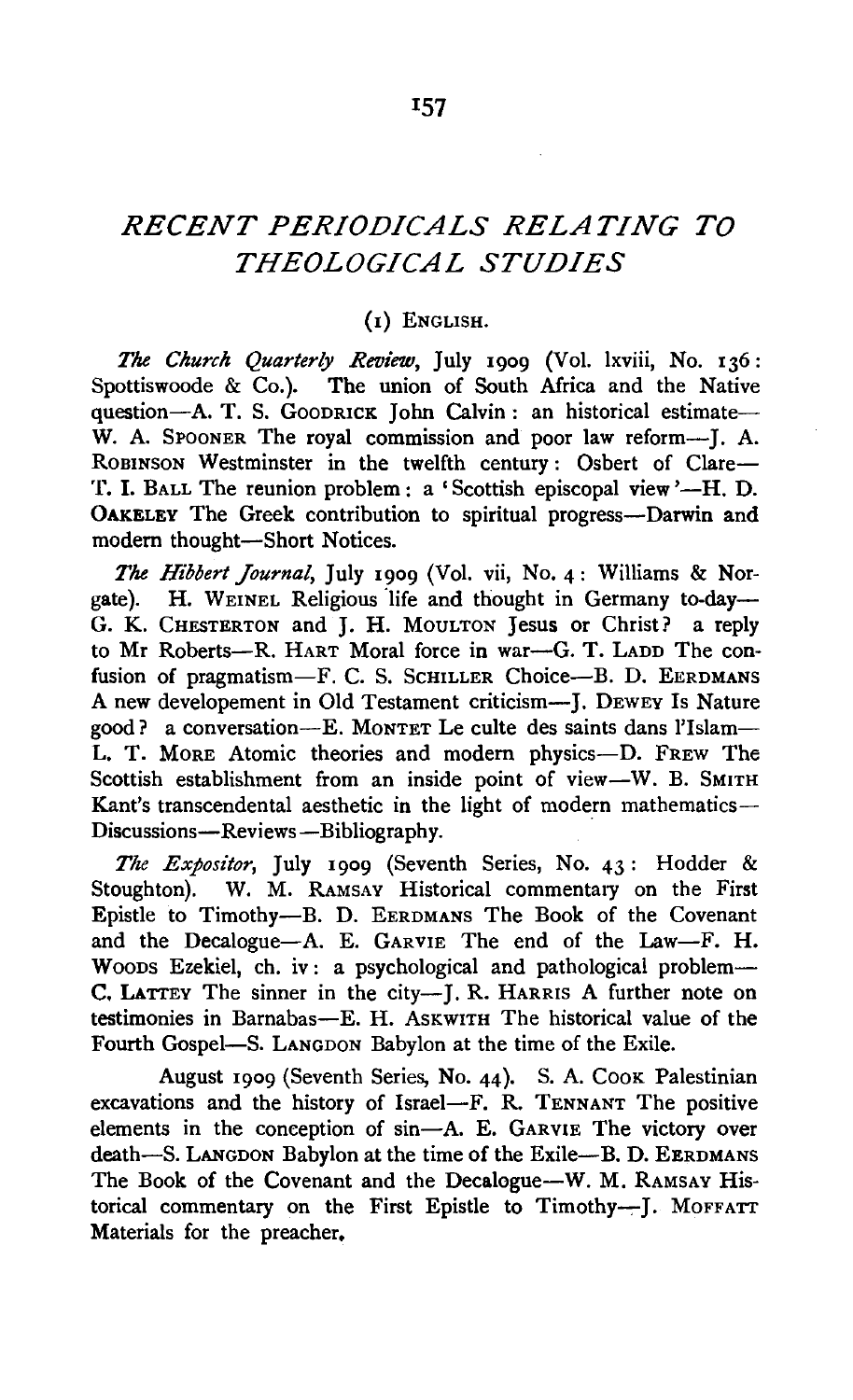## 158 THE JOURNAL OF THEOLOGICAL STUDIES

September 1909 (Seventh Series, No. 45). D. M. Ross Father Tyrrell and Protestantism-C. E. OsBORNE Recollections of Father Tyrrell-B. D. EERDMANS The Book of the Covenant and the Deca-Iogue-A. E. GARVIE The purpose of God-E. H. AsKWITH The ministry of the Baptist-W. M. RAMSAY Historical commentary on the First Epistle to Timothy-G. R. WYNNE 'Mending their nets'-J. MoFFATT Materials for the preacher.

### (2) AMERICAN.

*The American Journal of Theology,* July 1909 (Vol. xiii, No. 3: Chicago University Press). G. A. Coe Religion and the subconscious  $-H.$  F. BURTON Seneca's idea of God-S. A. Cook Simeon and Levi: the problem of the Old Testament-S. H. BISHOP Creedal statement and the modern spirit-F. H. FOSTER The theology of the new rationalism-A. HOBEN What has the Church a right to demand in theological reconstruction ?-T. W. GALLOWAY An evolutional argument for the validity of religious faith-Recent theological literature.

*The Pn'nceton Theological Review,* July 1909 (Vol. vii, No. 3: Princeton University Press). J. DE WITT John Calvin: the man--B. B. WARFIELD Calvin's doctrine of God-H. BAVINCK Calvin and common grace-Reviews of recent literature.

#### (3) FRENCH AND BELGIAN.

*Revue Blnldictine,* July 1909 (Vol. xxvi, No. 3: Abbaye de Maredsous). G. MORIN Un traité priscillianiste inédit sur la Trinité -A. WILMART Un missel grégorien ancien-R. ANCEL Le procès et la disgrâce des Carafa *(suite et fin*): XVII L'héritage des condamnés: XVIII La revision du procès et la réhabilitation sous Pie V-P. DENIS Le cardinal de Fleury, dom Alaydon et dom Thuillier-P. DE MEESTER Études sur la théologie orthodoxe: IV La Providence de Dieu-A. WILMART Un mot d'explication a propos des nouveaux fragments des prophètes-A. S. PEACE Iterum Hieronymiana-G. MORIN Noel en Novembre ?- U. BERLIÈRE Deux actes concernant Guibert Martin, abbé de Gembloux -- Chronique -- Comptes rendus -- Notes Bibliographiques.

*Revue d'Histoire Ecclesiastique,* July 1909 (Vol. x, No. 3 : Louvain, 40 Rue de Namur). J. MAHE La sanctification d'apres saint Cyrille d'Alexandrie (suite et fin)-J. M. VIDAL Un recueil manuscrit de sermons prononcés aux conciles de Constance et de Bâle-R. ANCEL La réconciliation de l'Angleterre avec le Saint-Siège sous Marie Tudor: Légation du Cardinal Polus en Angleterre (1553-1554) (a *suivre)-Comptes* rendus-Chronique-Bibliographie.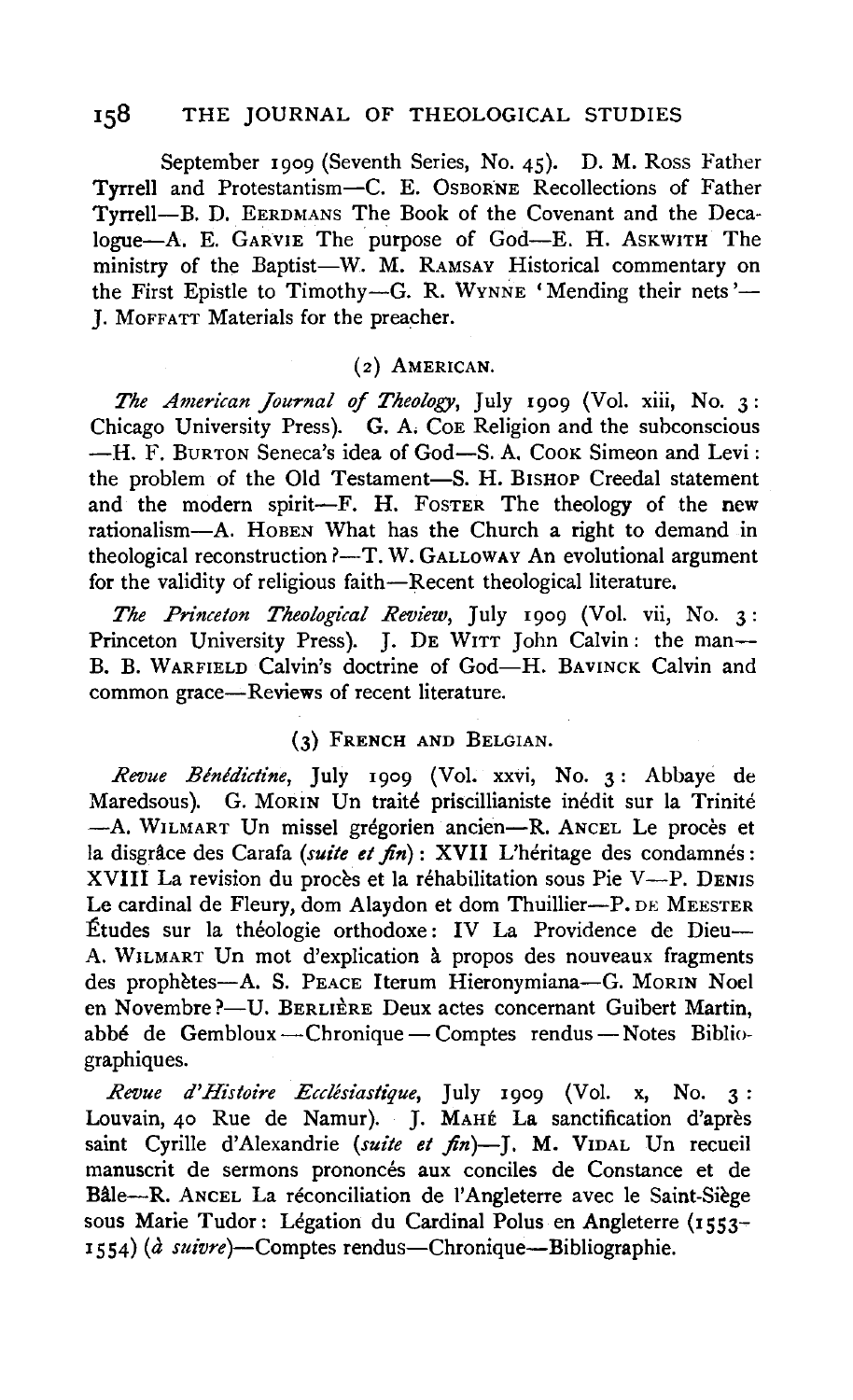## PERIODICALS RELATING TO THEOLOGICAL STUDIES 159

*Ana!ecta Bollandiana,* July 1909 (Vol. xxviii, No. 3: Brussels; 22 Boulevard Saint-Michel). P. PEETERS Une Passion arménienne de S. Georges-A. PONCELET La Vie de S. Gombert d'Ansbach-H. MORETUS Les reliques de la cathédrale d'Osnabrück en 1343-Bulletin des publications hagiographiques-H. DELEHAYE Catalogus codicum hagiographicorum graecorum regii monasterii S. Laurentii Scorialensis-Appendix: U. CHEVALIER Repertorium hymnologicum: supplementum alterum, pp.  $1-32$ .

*Revue de l' Orient Chretien,* April I 909 (2nd series, Vol. iv, No. 2 : Paris, 20 Rue du Regard). F. NAU Littérature canonique syriaque inédite : Concile d'Antioche : Lettre d'Italie : Canons 'des Saints Pères', de Philoxène, de Théodose, d'Anthime, d'Athanase, etc.  $(f_n)$ -F. NAU Un fragment syriaque des 'Voyages' de saint Pierre-S. GRÉBAUT Vie de Barsoma le Syrien (texte éthiopien, traduction française)-L. LEROY Histoire d'Haikar le sage (texte des mss arabes 3637 et 3656 de Paris, avec traduction française) ( $fn$ )-M. BRIERE Histoire de Jean le Siloïte (texte syriaque, traduction française)-R. GRIVEAU Notice des manuscrits arabes chrétiens entrés à la Bibliothèque Nationale de Paris depuis la publication du catalogue-S. VAILHE Saint Euthyme le Grand, moine de Palestine (376-473) (suite)-S. PETRIDES La chrysobulle de Manuel Comnène (1148) sur les biens d'Église-F. NAU Note sur le titre *Tegourta Heraclidis-F.* NAu Les suffragants d'Antioche au milieu du vie siecle- Bibliographie : L. Mahler *Grammatik der amhan'schen Sprache* (S. GREBAUT): E. Tisserant *Ascension* d' *Isai"e*  (F. NAu): *Chrysostomica* ii et iii (F. NAu)-Livres nouveaux (Litterature des Mozarabes: Morales et religions : Fragment liturgique : Comme quoi Napoléon n'a jamais existé).

## (4) GERMAN.

*Zeitschrift fiir die neutestamentli'che Wissenschaft und die Kunde des Urchn'stentums,* August 1909 (Vol. x, No. 3: Giessen, A. Topelmann). A. JACOBY Zur Heilung des Blinden von Bethsaida-K. ERBES Zeit und Ziel der Grüsse Röm. 16, 3-15 und der Mitteilungen 2 Tim. 4, 9-21. II-E. WENDLING Synoptische Studien-W. SOLTAU Die Anordnung der Logia in Lukas 15-18-F. ISRAEL Der Kanon als Zwilling der Schöpfung-J. DE ZwAAN Gal. 4, 14 aus dem Neugriechischen erklärt-O. HOLTZMANN Der Hebräerbrief und das Abendmahl-Miszellen.

Zeitschrift für Kirchengeschichte, August 1909 (Vol. xxx, No. 3: Gotha, F. A. Perthes). VON SCHUBERT Beiträge zur Geschichte der evangelischen Bekenntnis- und Biindnisbildung 1529/30 *(Schluss)-* VON DER GOLTZ Neue Fragmente aus der agyptischen Liturgie-